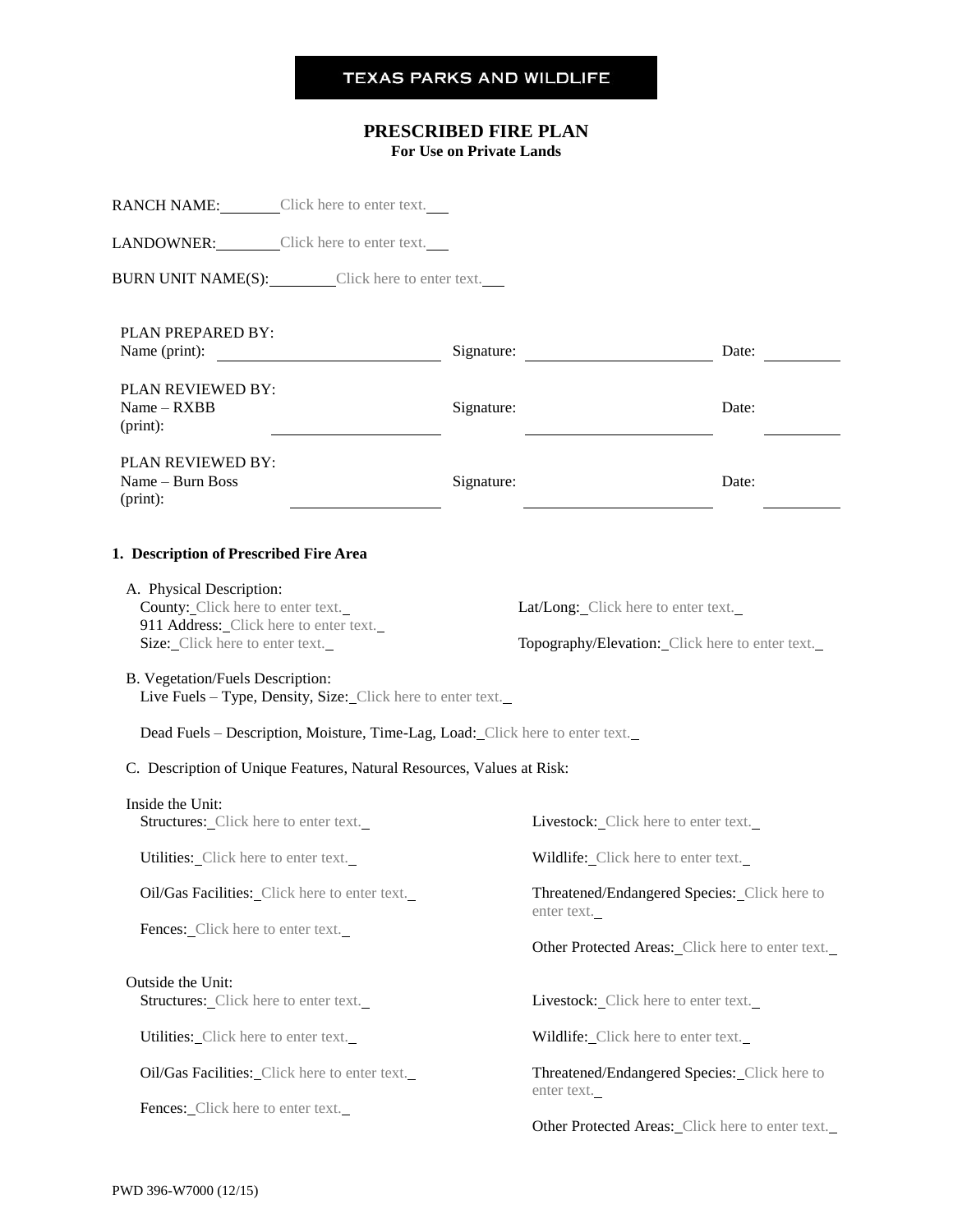#### D. Previous Treatments:

Burn Treatment Date: Click here to enter text. Results: Click here to enter text.

Other Treatments/Dates: Click here to enter text.

# **2. Prescribed Burn Justification** (goals, objectives, rationale, purpose)

A. Long-term Resource Goals: Click here to enter text.

B. Prescribed Fire Objectives: Complete a safe fire operation with no injuries or adverse effects to personnel on the fire and the public. Click here to enter text.

# **3. Prescription**

In order to meet the prescribed fire goals and objectives; weather, environmental, and fire behavior conditions must meet specific criteria prior to the start of, and during, fire operations. The below environmental conditions represent the broadest possible conditions that will allow for a successful burn. However, it is important to note that conditions at the edge of each range may compound or mitigate each other. Low humidity and high wind speeds on the same day may pose safety and containment problems, while both are still within the acceptable range. Conversely, a burn could be implemented and meet objectives with higher winds if humidity levels are also high.

| <b>Prescription Parameters</b>   | <b>Acceptable Range</b> |      |
|----------------------------------|-------------------------|------|
| <b>Weather Conditions</b>        | Low                     | High |
| Temperature $(^{\circ}F)$        |                         |      |
| Relative Humidity (%)            |                         |      |
| Wind Speed, 20-ft forecast (mph) |                         |      |
| Wind Speed, mid-flame (mph)      |                         |      |
| <b>Wind Direction</b>            |                         |      |
| Transport Wind Speed (mph)       |                         |      |
| <b>Transport Wind Direction</b>  |                         |      |
| Mixing Height (ft)               |                         |      |
| <b>Environmental Conditions</b>  |                         |      |
| 1-hr Fuel Moisture (%)           |                         |      |
| 10-hr Fuel Moisture (%)          |                         |      |
| 100-hr Fuel Moisture (%)         |                         |      |
| Live Fuel Moisture (%)           |                         |      |
| Soil Moisture (KBDI)             |                         |      |
| Fire Behavior                    |                         |      |
| Flame Length (ft)                |                         |      |
| Rate of Spread (ch/hr, [ft/min]) |                         |      |
| Fireline Intensity (BTU/ft/sec)  |                         |      |

# **4. Scheduling**

- A. Implementation Schedule: Click here to enter text.
- B. Projected Duration: Click here to enter text.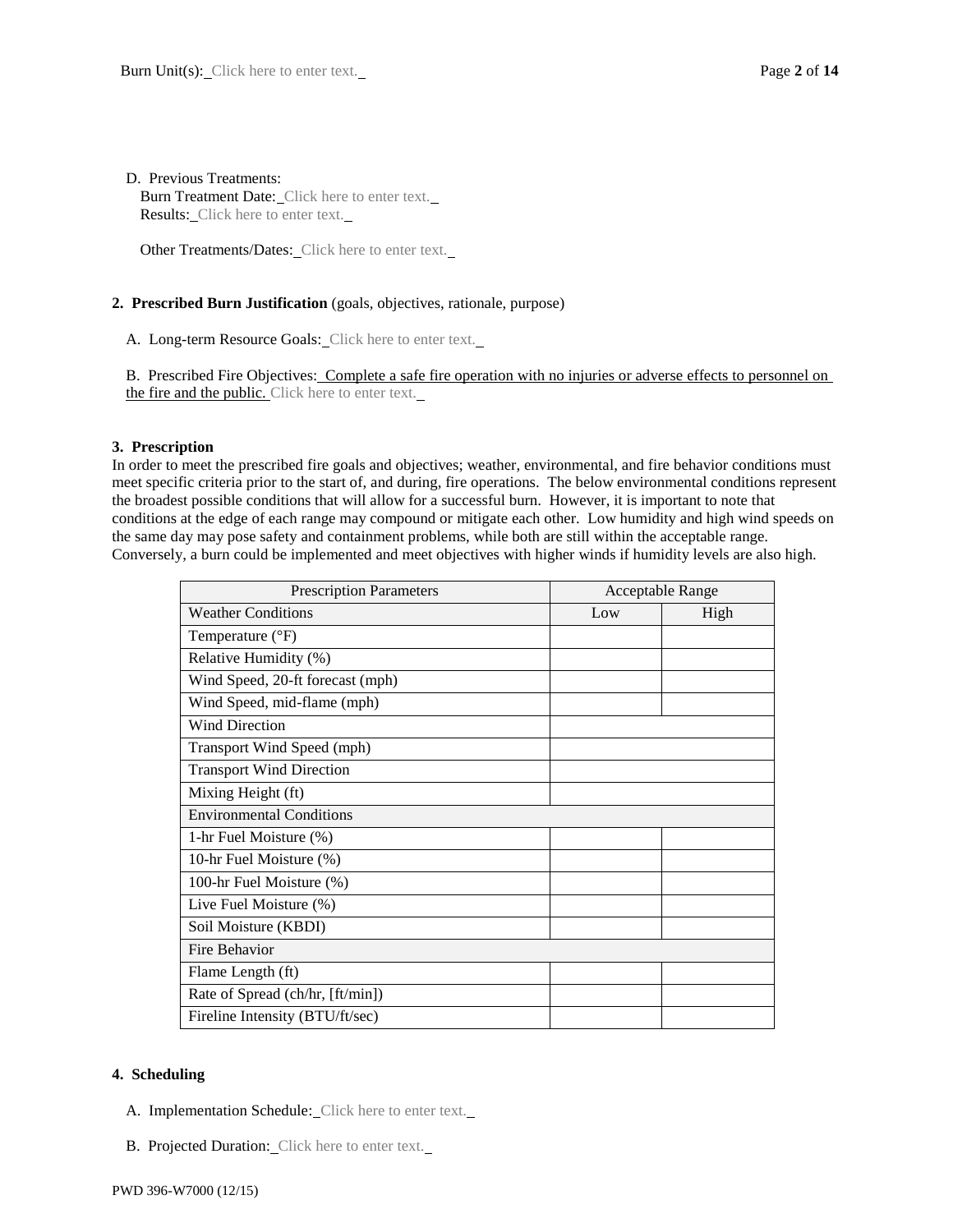C. Constraints: Click here to enter text.

#### **5. Pre-burn Considerations**

| A. Fire Breaks (specify width):<br>$\square$ Plow or Blade: Click here to enter text. | $\Box$ <b>Blackline:</b> Click here to enter text.           |
|---------------------------------------------------------------------------------------|--------------------------------------------------------------|
| $\Box$ Mow: Click here to enter text.                                                 | $\Box$ Natural Features (please describe): $\Box$ Click here |
| $\square$ Wet Line: Click here to enter text.                                         | to enter text.<br>$\Box$ Other: Click here to enter text.    |

B. Special Fire Protection Considerations: (See Section 1.C. Description of Unique Features, Natural Resources, Values at Risk): Click here to enter text.

C. Method and Frequency for Obtaining Weather and Smoke Management Forecast(s): A fire weather planning forecast will be obtained prior to ignition. On-site weather observations will be taken prior to ignition and during burn operations. If possible, a spot weather forecast will also be obtained from the NWS office.

#### D. Notifications:

Notifications should be made both prior to ignition of the prescribed burn and upon completion of the burn.

| <b>Contact Name</b>           | <b>Phone Number</b> |
|-------------------------------|---------------------|
| County Sheriff (Dispatch)     |                     |
| County Fire Marshal           |                     |
| Fire Department(s)            |                     |
| <b>Texas Forest Service</b>   |                     |
| <b>TCEQ</b>                   |                     |
| Other                         |                     |
|                               |                     |
| <b>Neighboring Landowners</b> |                     |
|                               |                     |
|                               |                     |
|                               |                     |
|                               |                     |
|                               |                     |
|                               |                     |
|                               |                     |

#### **6. Organization and Equipment**

A. Positions:

Crew Size (minimum number required): Click here to enter text.

The organization chart (Section 14.B) at the end of this template can be used as a guide to identify positions needed. The numbers/organization of the chart may need to be adjusted depending on the size and/or complexity of the burn. One person can hold more than one position on the organization chart. The Burn Boss will complete an organization chart before ignition of the prescribed fire and include the chart with the post-burn documentation.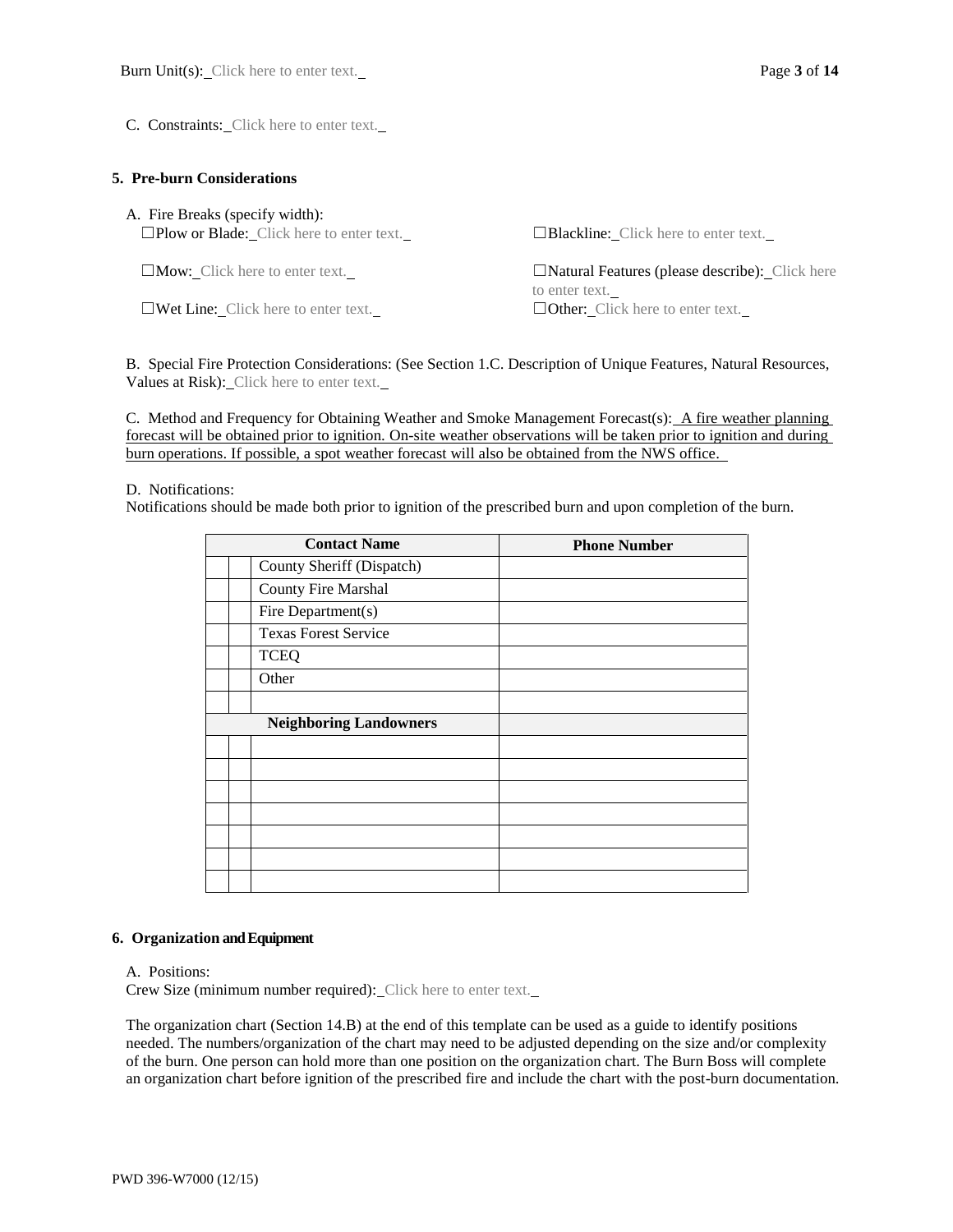# B. Equipment:

| Equipment                       | <b>Number</b> | Name(s) |
|---------------------------------|---------------|---------|
| Holding/Water Equipment         |               |         |
| Pumper/Engine                   |               |         |
| UTV w/ sprayer                  |               |         |
| ATV w/sprayer                   |               |         |
| ATV or UTV w/o sprayer          |               |         |
| Dozer/Tractor w/plow            |               |         |
| Backpack Pumps (bladder bags)   |               |         |
| Hand Tools (assortment)         |               |         |
| <b>Ignition Equipment</b>       |               |         |
| Drip Torch                      |               |         |
| Drip Torch fuel (gallons)       |               |         |
| Other Equipment                 |               |         |
| Radios (portable)               |               |         |
| Smoke On Road/Smoke Ahead Signs |               |         |
| <b>Belt Weather Kit</b>         |               |         |
| Other:                          |               |         |
|                                 |               |         |

# **7. Communication**

- A. Radio Frequency/Channel (if applicable): Click here to enter text.
- B. Telephone Numbers (to be filled out prior to burning):

| <b>Position</b> | <b>Name</b> | <b>Phone Number</b> |
|-----------------|-------------|---------------------|
|                 |             |                     |
|                 |             |                     |
|                 |             |                     |
|                 |             |                     |
|                 |             |                     |
|                 |             |                     |
|                 |             |                     |

# **8. Safety**

A job hazard analysis has been included in Section 16 to assist with identifying and mitigating safety hazards associated with prescribed burning. Safety hazards unique to a particular burn unit should be identified below as well as the measures that need to be taken to reduce the hazards.

- A. Specific Safety Hazards: Click here to enter text.
- B. Mitigation Measures Taken to Reduce the Hazards: Click here to enter text.
- C. Emergency Medical Procedures:

EMTs and anyone trained in CPR, First Aid, or AED operation will be identified at the briefing. The location of first aid/trauma kits, AEDs, and other similar medical equipment will also be identified during the briefing.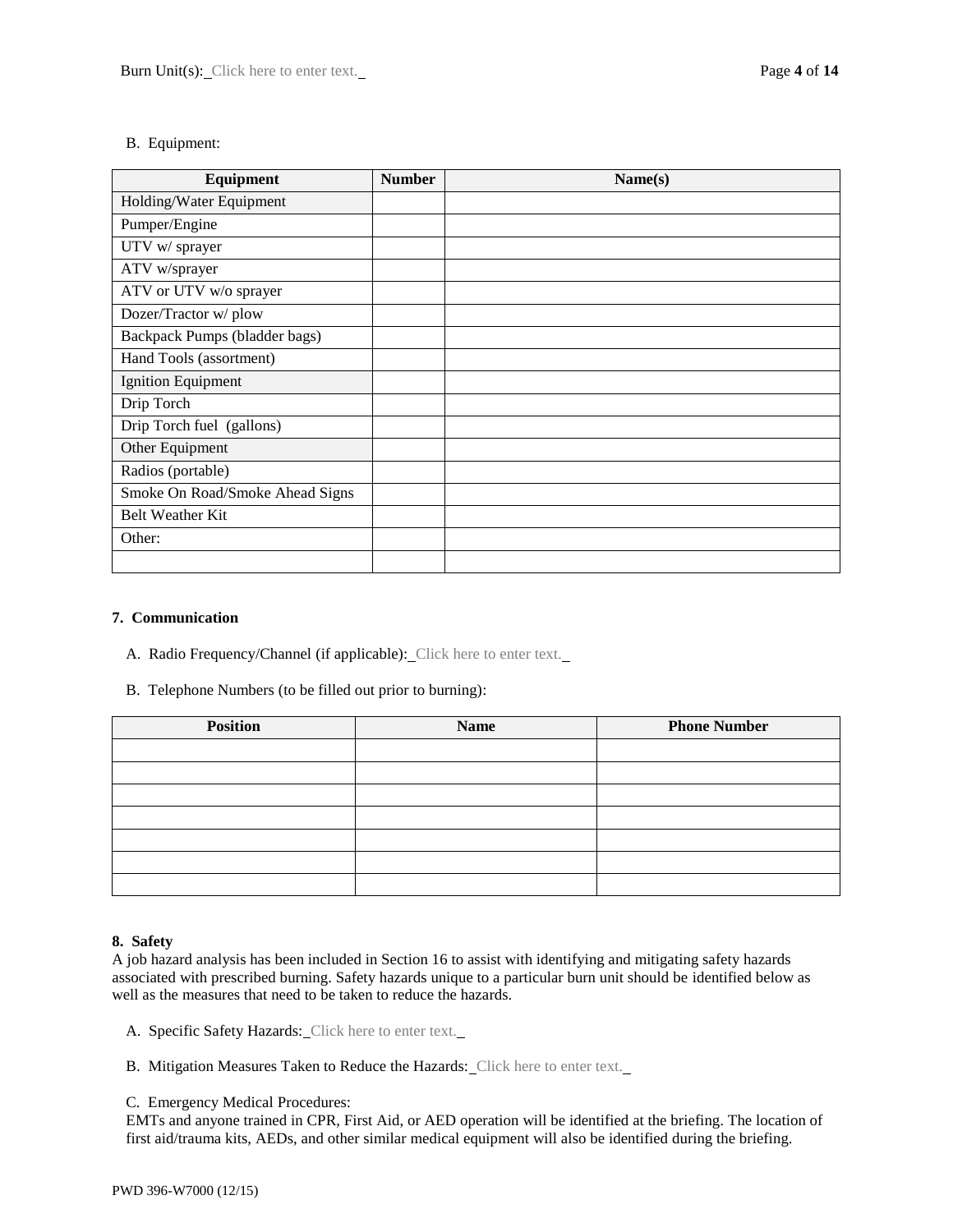If a medical emergency takes place, the Burn Boss should be immediately notified and told the nature of the emergency.

The Burn Boss should:

- 1. Obtain clear patient assessment and location.
- 2. Initiate 911, establish on scene care provider.
- 3. Identify transportation needs.
- 4. Document all information.

D. Emergency Evacuation Procedures: Injured personnel will be transported, if possible, along the perimeter of the burn unit to. If evacuation by air is necessary, the Burn Boss will coordinate with the emergency responders to determine the best spot for a landing zone.

E. Nearest Medical Emergency Facilities: Click here to enter text.

#### **9. Test Fire**

A. Planned Location:

A test fire will be initiated on the downwind portion of the burn unit in representative fuels nearest the proposed blacklining anchor point. This will be determined by the Burn Boss based on the on-site weather observations the day of the burn.

#### B. Test Fire Documentation:

| <b>Location of Test Fire:</b>        |                                 |                                |                            |                       |                    |  |
|--------------------------------------|---------------------------------|--------------------------------|----------------------------|-----------------------|--------------------|--|
|                                      | Weather Conditions at Test Fire |                                |                            |                       |                    |  |
| Time                                 | Temp $(^{\circ}F)$              | $RH$ (%)<br>Wind Speed (mph)   |                            | <b>Wind Direction</b> | Cloud Cover $(\%)$ |  |
|                                      |                                 |                                |                            |                       |                    |  |
|                                      |                                 |                                | Fire Behavior at Test Fire |                       |                    |  |
| <b>Backing Fire</b>                  |                                 | <b>Flanking Fire</b>           |                            | <b>Head Fire</b>      |                    |  |
| Flame Length                         | Rate of Spread                  | Rate of Spread<br>Flame Length |                            | Flame Length          | Rate of Spread     |  |
|                                      |                                 |                                |                            |                       |                    |  |
| <b>Smoke Conditions at Test Fire</b> |                                 |                                |                            |                       |                    |  |
| Direction                            |                                 | Production                     |                            |                       | Dispersion         |  |
|                                      |                                 |                                |                            |                       |                    |  |

#### **10. Ignition Plan** (techniques, sequences, and patterns)

The Burn Boss will determine the ignition strategy and sequences of fire activities on the day of the burn, based on the observed and forecasted fuel and environmental conditions. The selected firing strategy will be explained at the pre-burn briefing. Ignition will begin as a backfire on the downwind side of the burn unit. The Burn Boss will coordinate all ignition crews to maintain safe procedures.

Special Ignition Procedures: Click here to enter text.

# **11. Holding Plan**

A. General Procedures for Holding:

Holding resources will follow ignition along control lines monitoring for: creep in the line, high fire intensity along the control line, engaged snags/aerial fuels, and spot fires outside of control lines. Holding resources should also patrol back along the control lines to the point of ignition (test fire) as often as possible.

B. Critical Holding Points and Actions: Click here to enter text.

C. Mop-up Plan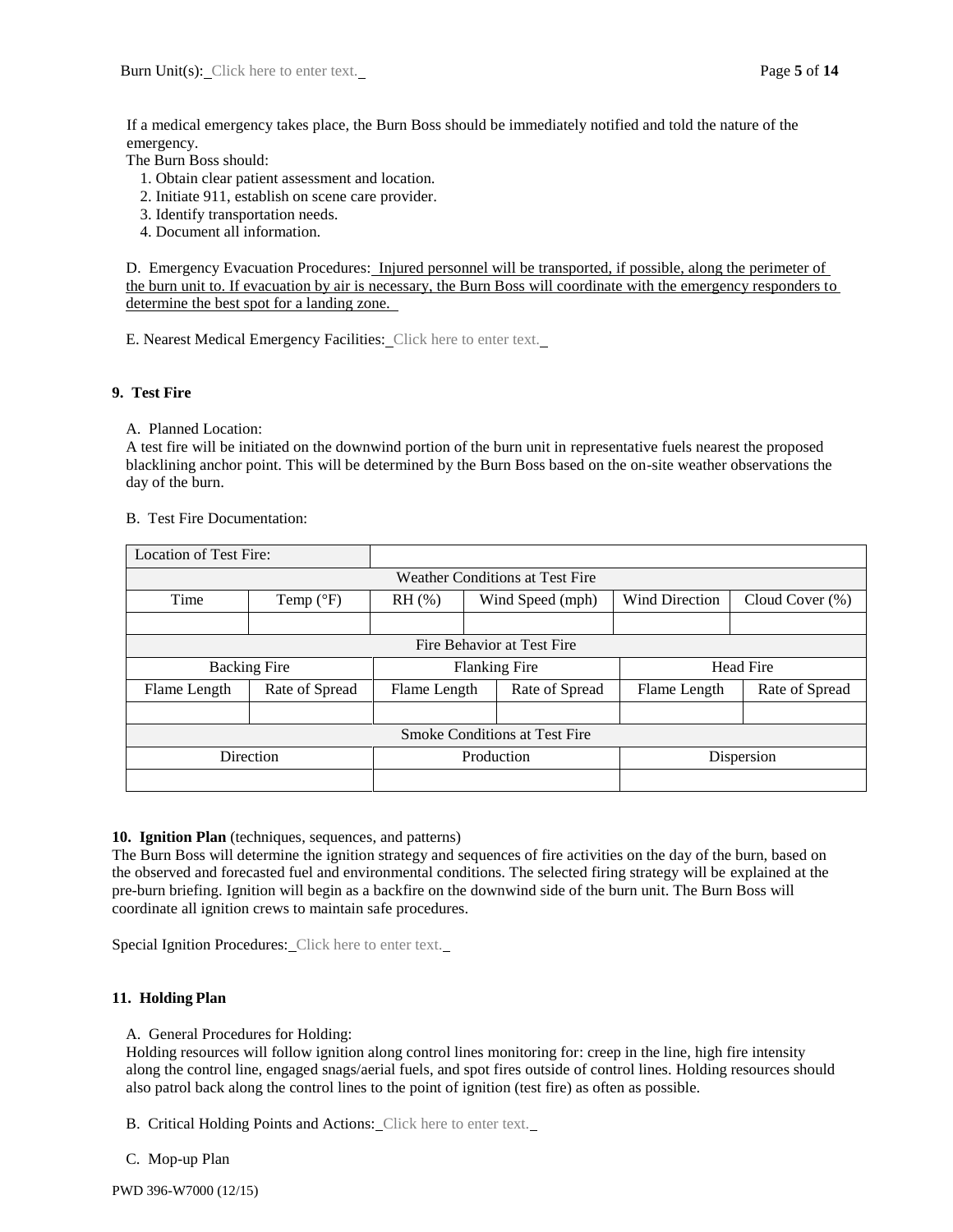As a general rule, all surface fuels will require complete mop up within 30 feet of the unit perimeter once ignition is complete. Aerial fuels should be mopped to a distance of three times their height to the fireline with a minimum distance of 60 feet.

Combinations of high winds and low relative humidity will increase the distance to which combusting fuels will need to be extinguished

Special Mop-up Requirements: Click here to enter text.

#### **12. Contingency Plan** (plan of action if fire escapes)

Some spotting or creeping across fire breaks may occur as normal activity on the prescribed burn. These small fires outside the control lines can usually be suppressed by the holding resources. However, it is part of the planning process to identify what resources are available in the event that any fire outside of the control lines cannot be suppressed by personnel on the prescribed fire. It is also necessary to establish trigger points in order to determine at what point these contingency resources will be brought to the fire and how they will be requested.

A. Contingency Resources Available: Click here to enter text.

B. Method for Requesting Additional Resources: Click here to enter text.

C. Contingency Lines/Fire Breaks Outside the Burn Unit (show on map): Click here to enter text.

| IF (fire outside control lines, multiple spot fires, etc.) | <b>THEN</b> (actions to be taken)                       |
|------------------------------------------------------------|---------------------------------------------------------|
| Spot fire outside fire break.                              | Direct attack will be used. Fires outside control lines |
|                                                            | will be completely extinguished. Ignition will stop     |
|                                                            | while spot fire is being controlled.                    |
| Multiple spot fires outside fire breaks                    | All ignition operations will cease on the burn unit.    |
|                                                            | The Burn Boss will coordinate resources on burn to      |
|                                                            | suppress spot fires.                                    |
| Fire becomes established outside burn unit.                | If direct attack is not successful                      |
|                                                            |                                                         |

D. Trigger Points (when/at what point will contingency resources be ordered)

# **13. Smoke Management and Air Quality**

All prescribed fire operations will comply with the Texas Commission on Environmental Quality (TCEQ) regulations unless special permissions for TCEQ have been obtained.

A. Smoke-Sensitive Receptors: ☐No ☐Yes

If yes, please explain (approximate distance and direction form burn unit): Click here to enter text.

B. Potential Impacted Areas: ☐No ☐Yes

If yes, please explain (approximate distance and direction form burn unit): Click here to enter text.

C. Mitigation Strategies and Techniques to Reduce Smoke Impacts (to smoke sensitive receptors or potential impact areas identified above): Click here to enter text.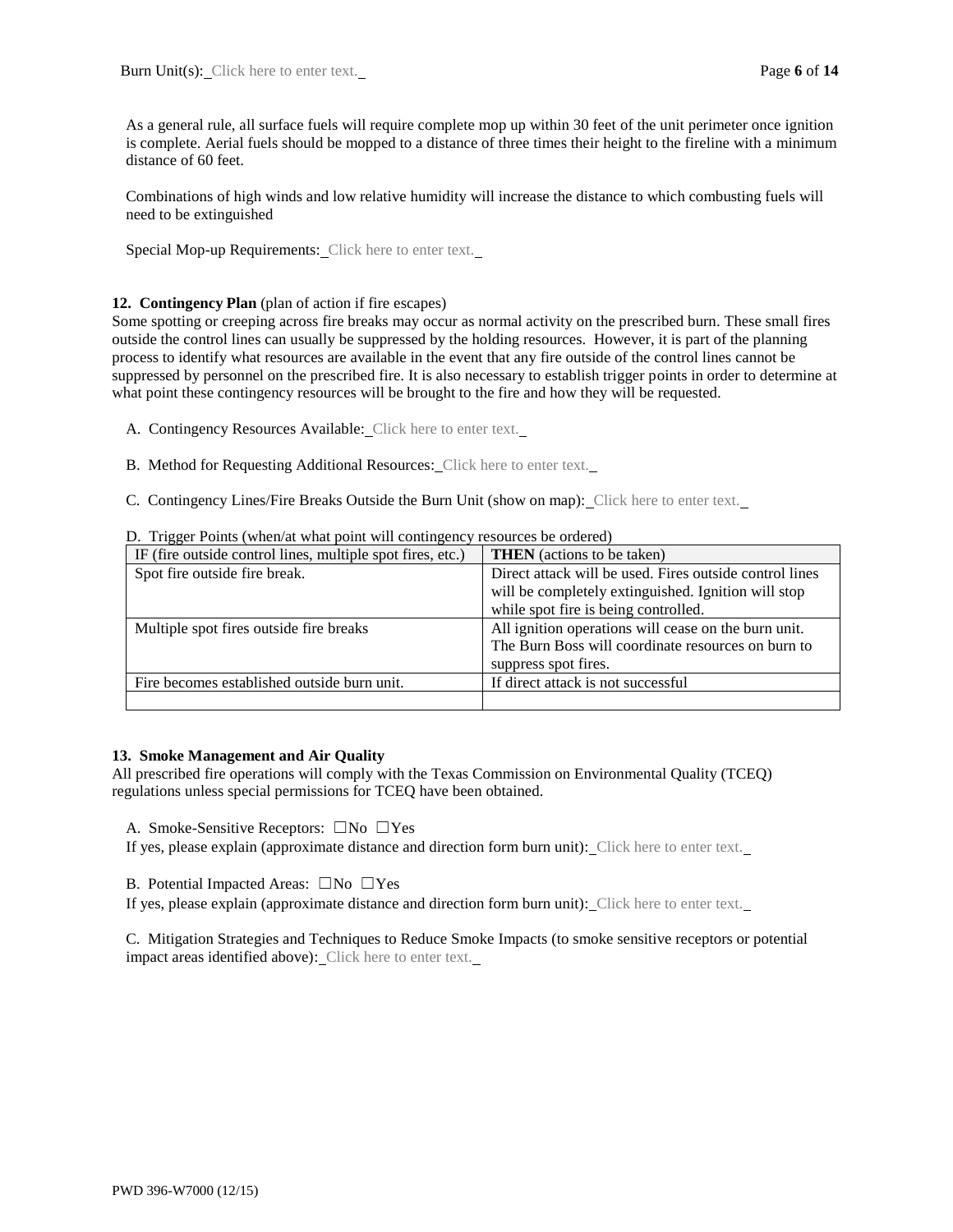# **14. Post-burn Activities**

A. Required Checklist and Evaluations

The following table should be filled out after every burn and attached to the burn plan. It is also recommended a copy of the fire weather forecast for the day of the burn be attached to the plan as well.

| Landowner:        |                                | $\text{Country}$ |
|-------------------|--------------------------------|------------------|
| Date of Burn:     |                                | Time of Burn:    |
| Burn Boss:        |                                | Acres of Burn:   |
| Number of Crew On | Number and Size of Spot Fires: |                  |
|                   |                                |                  |

| <b>Forecasted Environmental</b><br><b>Variables:</b> | <b>Minimum</b> | <b>Maximum</b> | <b>Forecast Location</b> |
|------------------------------------------------------|----------------|----------------|--------------------------|
| Temperature $(^{\circ}F)$ :                          |                |                |                          |
| Relative Humidity (%):                               |                |                |                          |
| Wind Speed (mph):                                    |                |                |                          |
| Wind Direction:                                      |                |                |                          |

# **Forecasted Smoke Management Variables**

| <b>Forecast Location:</b>    | <b>Transport Wind Direction:</b> |  |
|------------------------------|----------------------------------|--|
| <b>Transport Winds Speed</b> | Mixing Height (ft):              |  |
|                              |                                  |  |

| <b>Observed Environmental</b><br>Variables: | <b>Minimum</b> | <b>Maximum</b> | Average | Observer |
|---------------------------------------------|----------------|----------------|---------|----------|
| Temperature $(^{\circ}F)$ :                 |                |                |         |          |
| Relative Humidity (%):                      |                |                |         |          |
| Wind Speed (mph) and                        |                |                |         |          |
|                                             |                |                |         |          |

| <b>Estimated Fuel Conditions</b> | Percent $(\% )$ | <b>Method of Calculation</b> |
|----------------------------------|-----------------|------------------------------|
| 1-hour Fuel Moisture:            |                 |                              |
| 10-hour Fuel Moisture:           |                 |                              |
| Live Fuel Moisture:              |                 |                              |

# **Crew Assignments**

| <b>Activity</b>                          | <b>Personnel Assigned (note certified burners)</b> |
|------------------------------------------|----------------------------------------------------|
| Ignition Crew:                           |                                                    |
| Suppression and Mop Up Crew:             |                                                    |
| <b>Weather Observer:</b>                 |                                                    |
| Media / Information:                     |                                                    |
| Road Flagmen:                            |                                                    |
| Maintain close observation of the burned |                                                    |
| area until the fire is completely        |                                                    |
| extinguished:                            |                                                    |

#### **Final Evaluation**

Identify any equipment failures, injuries, or other problems:

Public complaints, explain:

Were objectives achieved? What should have been done differently?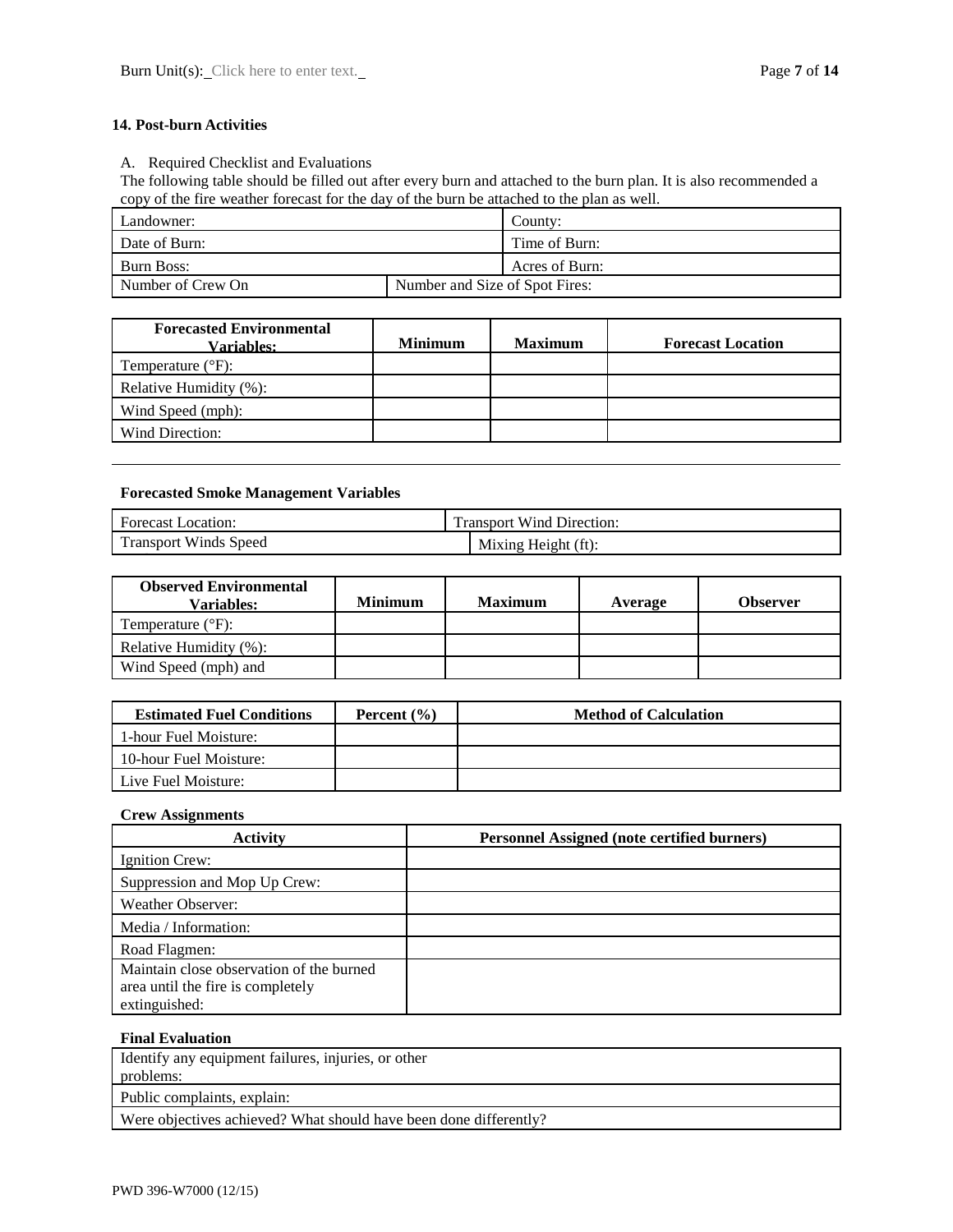# B. Organization Chart (required positions shaded)

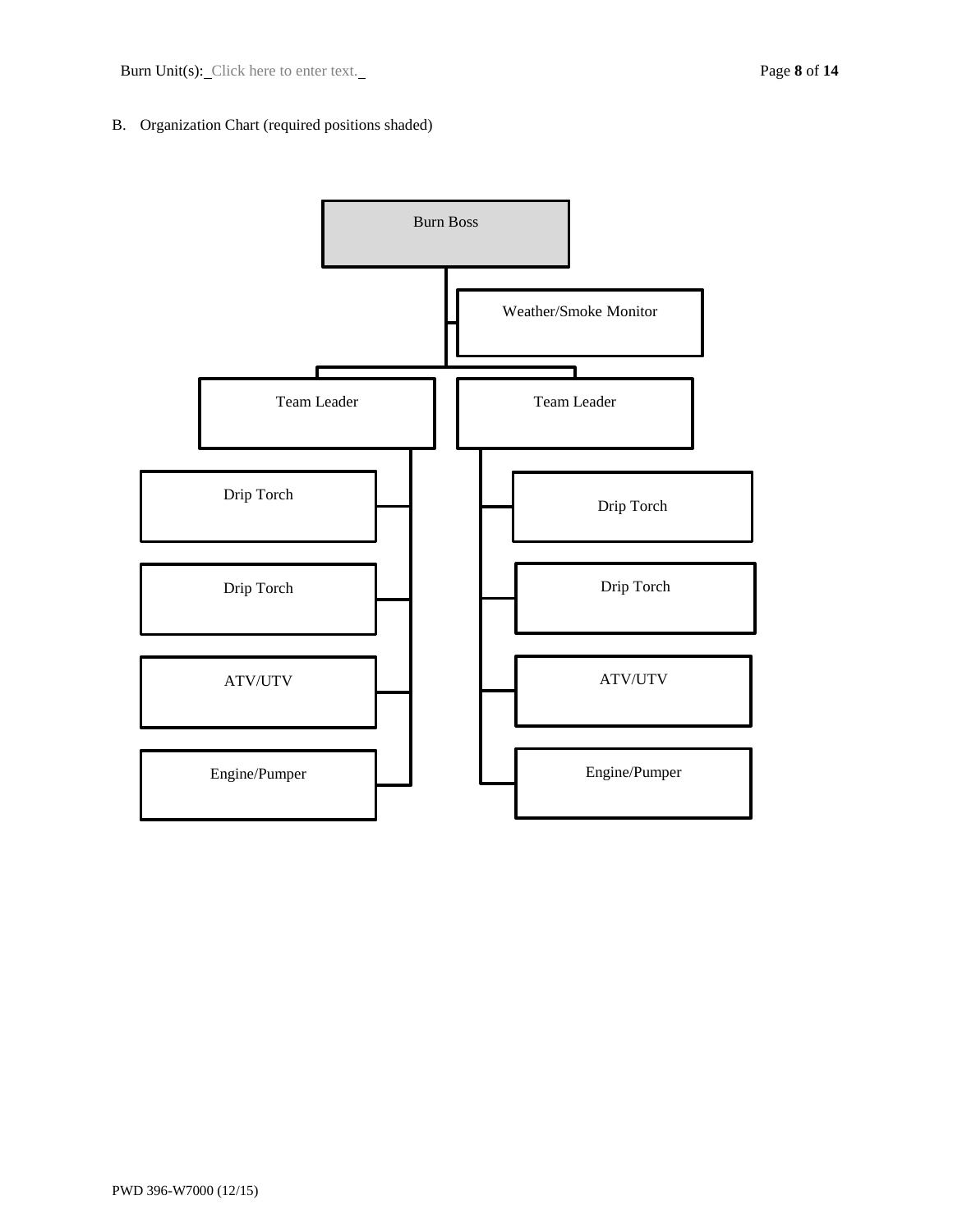# **15. Maps**

Include items such as: legend, magnetic north, property boundaries, water sources, roads, gates, safety zones, escape routes, fire breaks, areas to be protected, ignition area, smoke sensitive areas, contingency lines, special precautions, etc.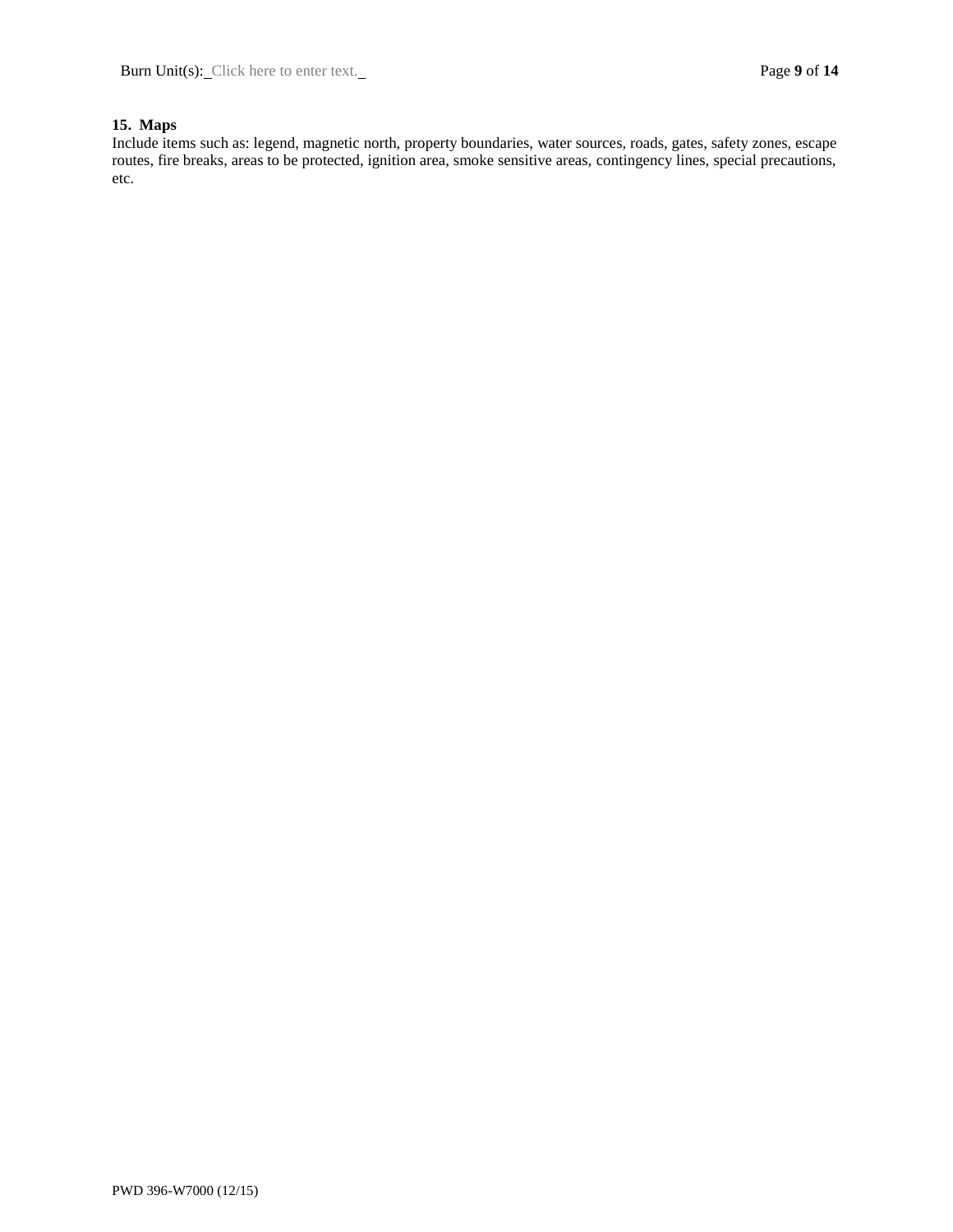#### **16. Release of Liability**

# **DISCLAIMER OF LIABILITY, RELEASE AND INDEMNITY AGREEMENT PRESCRIBED BURNING**

| Landowner:               |         |  |  |  |
|--------------------------|---------|--|--|--|
| Address:                 |         |  |  |  |
| City, State, Zip         |         |  |  |  |
| Home:                    | Ranch:  |  |  |  |
| Business:                | Mobile: |  |  |  |
| Fax:                     | Email:  |  |  |  |
| Date of Prescribed Burn: |         |  |  |  |

**In consideration for receiving technical guidance, training, and/or assistance from Texas Parks and Wildlife Department (TPWD) associated with the implementation of a prescribed burn on my property, on property for which I am the manager and/or authorized agent of the landowner, and/or as an individual assisting with a prescribed burn, I personally assume all risks associated with the prescribed burn, whether foreseen or unforeseen, and unconditionally release and hold harmless TPWD, its commissioners, directors, officers, employees, volunteers, agents and representatives, from and against any and all liabilities, costs, expenses, claims, and damages for which TPWD might otherwise become liable by reason of any accidents, or injuries to, or death of any persons, or damage to property, or both, in any manner arising or resulting from, caused by, connected with or related to the prescribed burn, regardless of how, where, or when such injury, death or damage occurs even if caused by the negligence of TPWD.** 

**I have read this release and understand all its terms. I execute the agreement voluntarily with full knowledge of its significance.**

SIGNED AND EXECUTED this day of , 20

Landowner Signature

Manager/Agent/Burn Boss

Individual Assisting with Prescribed Burn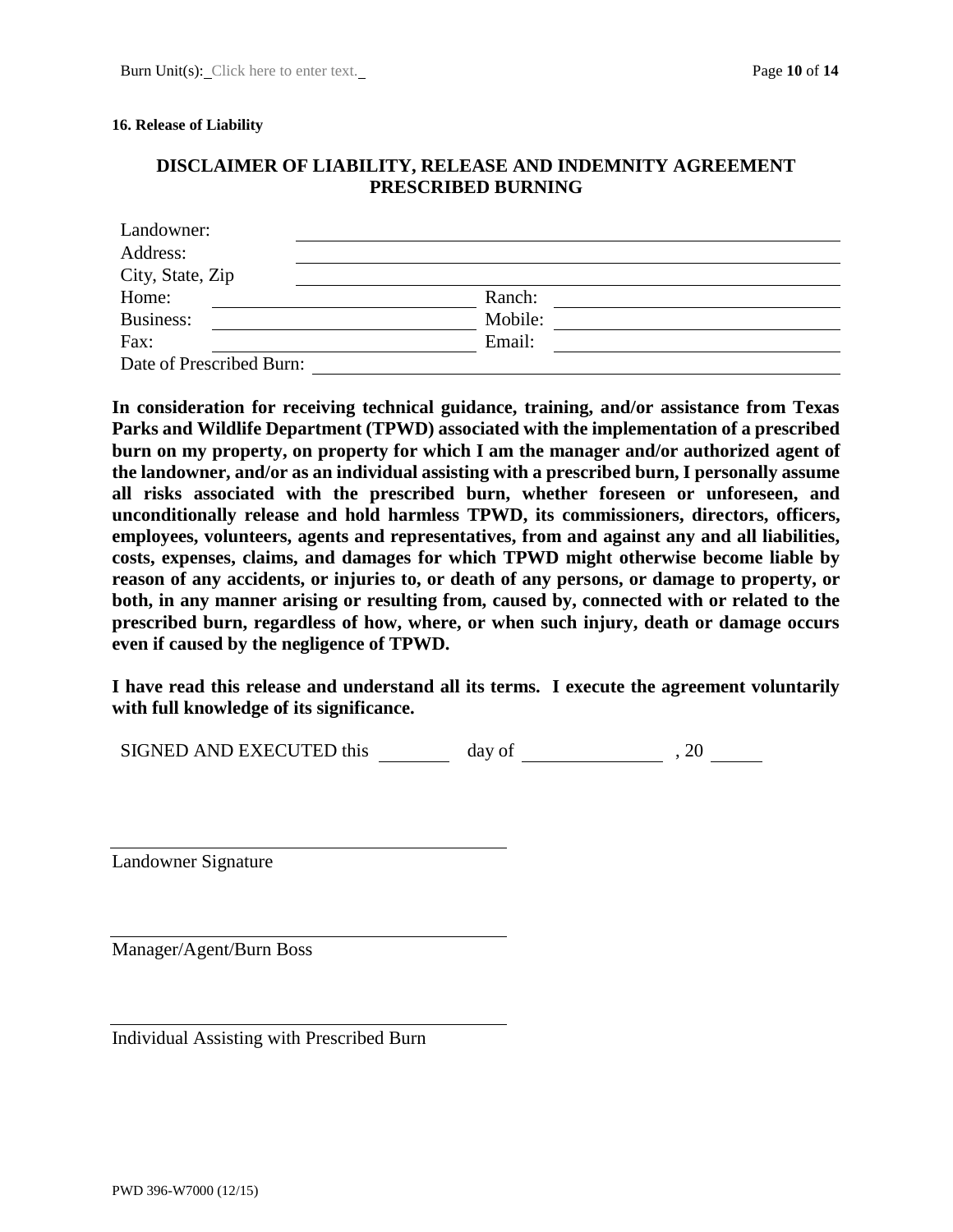# **17. Job Aids**

#### A. Prescribed Fire GO/NO-GO Checklist

| A. Has the burn unit experienced unusual drought conditions or does it contain<br>above normal fuel loadings which were not considered in the prescription<br>development? If NO proceed with checklist below, if YES go to item B.  |  | NO. |
|--------------------------------------------------------------------------------------------------------------------------------------------------------------------------------------------------------------------------------------|--|-----|
| <b>B.</b> Has the prescribed fire plan been reviewed and an amendment and technical<br>review been completed; or has it been determined that no amendment is necessary?<br>If YES to any, proceed with checklist below, if NO, STOP. |  |     |

| <b>YES</b> | <b>NO</b> | <b>QUESTIONS</b>                                                                                                                 |  |
|------------|-----------|----------------------------------------------------------------------------------------------------------------------------------|--|
|            |           | Are ALL pre-burn prescription parameters met?                                                                                    |  |
|            |           | Are ALL smoke management specifications met?                                                                                     |  |
|            |           | Has ALL required current and projected fire weather forecasts been obtained and are<br>they favorable?                           |  |
|            |           | Are ALL planned operations personnel and equipment on-site, available, and<br>operational?                                       |  |
|            |           | Has the availability of ALL contingency resources been checked and are they<br>available?                                        |  |
|            |           | Have ALL personnel been briefed on the project objectives, their assignment, safety<br>hazards, escape routes, and safety zones? |  |
|            |           | Have all the pre-burn considerations identified in the Prescribed Fire Plan been<br>completed or addressed?                      |  |
|            |           | Have ALL the required notifications been made?                                                                                   |  |
|            |           | Are ALL permits and clearances obtained?                                                                                         |  |
|            |           | Has the Request for Technical Guidance AND the Release of Liability been reviewed<br>and signed by ALL parties?                  |  |
|            |           | In your opinion, can the burn be carried out according to the Prescribed Fire Plan and<br>will it meet the planned objective?    |  |

**If all the questions were answered "YES" proceed with a test fire. Document the current conditions, location, and results**

Burn Boss Date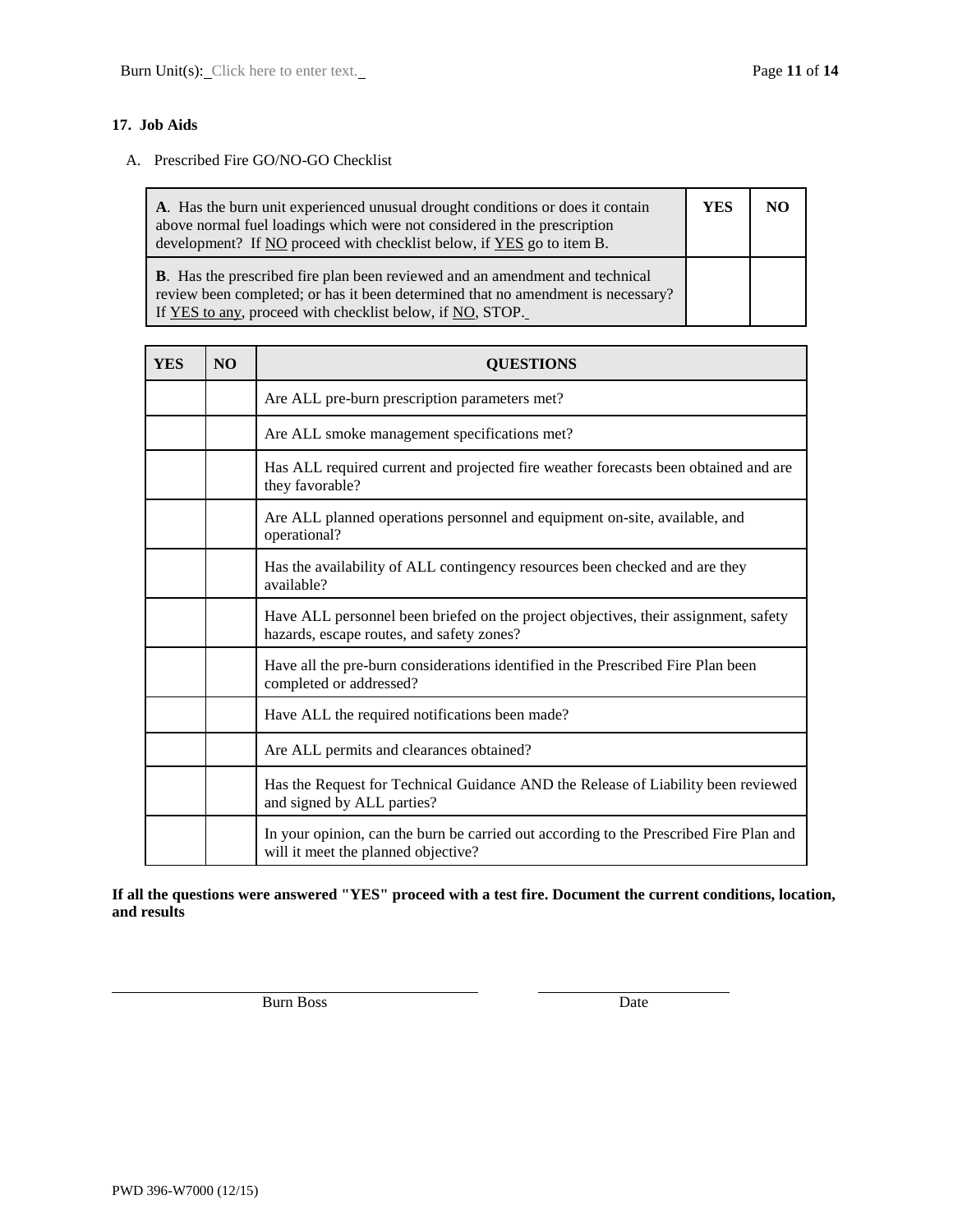#### B. Briefing Outline

#### I. Burn Organization

- A. Organizational Chart/Personnel Assignments
- B. Equipment Assignments
- C. Other Resources

#### II. Burn Objectives

- III. Description of Burn Area
	- A. Review Map of Burn (acreage, topographic features, etc.)
	- B. Values at Risk (structures, T&E species, etc.)
	- C. Problem Areas (fuel loading, smoke mgmt., etc.)
	- D. Fuel Type (Both inside and outside the burn unit)
	- E. Roads/Access
	- F. Water Sources
	- G. Control lines/Fire Breaks
- IV. Ignition/Holding Plan
	- A. Test Burn
		- B. Ignition/Holding Equipment
		- C. Ignition Strategy
- V. Weather/Fire Behavior
	- A. General History (previous period, drought, etc.)
	- B. Expected Weather
		- 1. Wind Speed and Direction
		- 2. Relative Humidity
		- 3. Temperature
	- C. Current Weather (relate to expected weather)
	- D. Fuel Moisture
	- E. Expected Fire Behavior

#### VI. Communications

- A. Procedures
- B. Frequencies/Channels (if applicable)
- C. Cell Phones (Burn Boss, etc.)
- VII. Contingency Plan

#### VIII. Safety

- A. Personal Protective Equipment
- B. Lookouts, Escape Routes and Safety Zones
- C. Hazards (Poisonous animals/insects, smoke, visibility, etc.)
- D. EMT's Medical Plan
- E. Other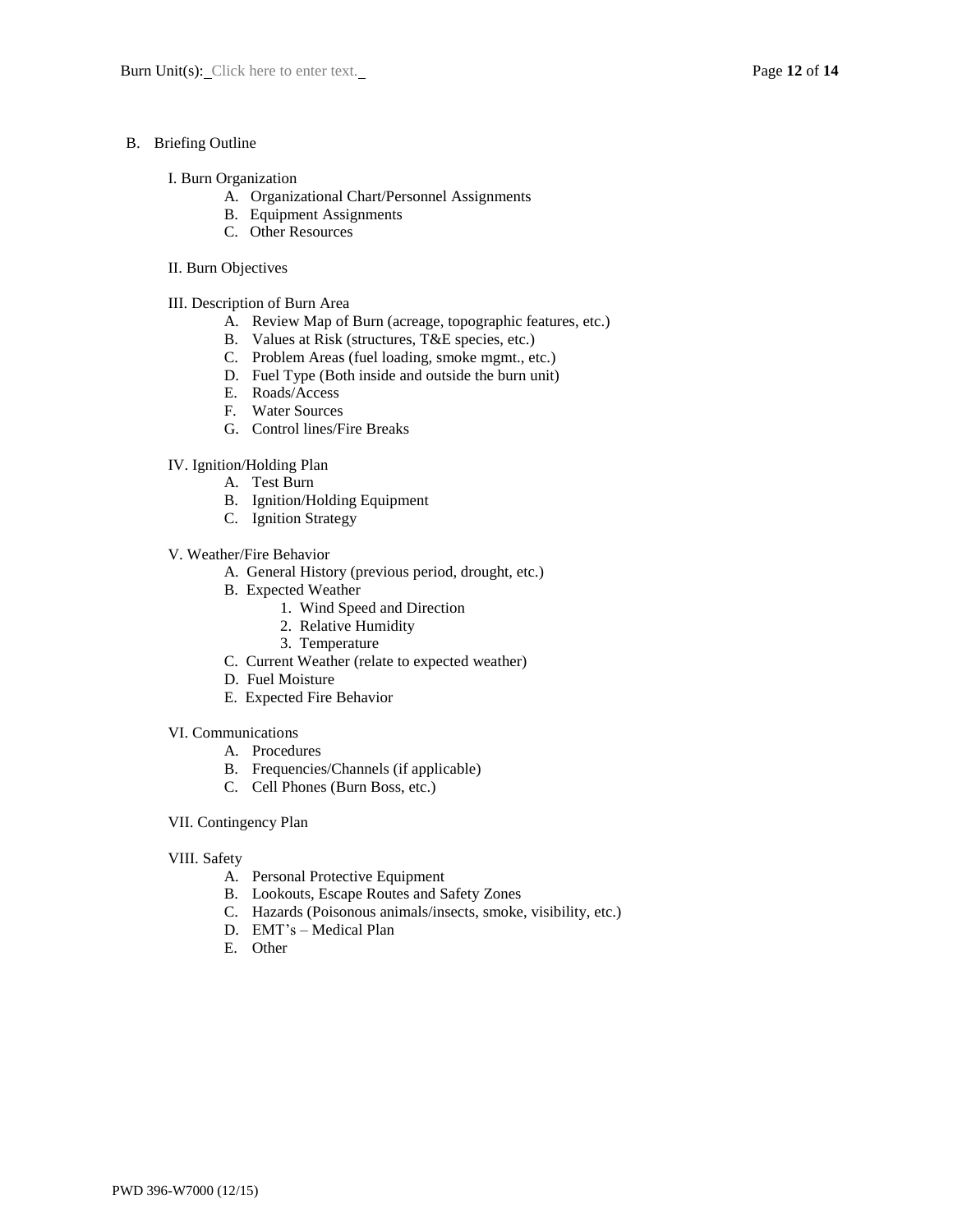# C. Job Hazard Analysis (JHA)

| <b>ACTIVITY</b>                 | <b>HAZARDS</b>                                                                | <b>ACTION TO ELIMINATE HAZARD</b>                                                                                                                                            |
|---------------------------------|-------------------------------------------------------------------------------|------------------------------------------------------------------------------------------------------------------------------------------------------------------------------|
|                                 | General operations and public traffic.                                        | Defensive driving techniques.                                                                                                                                                |
|                                 | Winding, narrow roads.                                                        | Drive slow. Be able to stop in $\frac{1}{2}$ the usual distance. Lights on.                                                                                                  |
| Driving to work site            | Hauling flammable substances.                                                 | Use appropriate containers for hauling driptorch fuel and gas.                                                                                                               |
|                                 | Transporting sharp tools and equipment.                                       | Use guards, cages, boxes, or tool mounts. Tie down all loads.                                                                                                                |
|                                 | Loading vehicles.                                                             | Check load before departing. The driver is responsible.                                                                                                                      |
|                                 | Exposure to sparks, embers, and heat.                                         | Use proper containers, move away from hot areas, no smoking.                                                                                                                 |
| <b>Flammable Materials</b>      | Leaking containers or torches                                                 | Empty and tag in the field, have repairs made before next use.                                                                                                               |
|                                 | Improper gas/diesel ratios for driptorch<br>fuel.                             | Use labels on containers, field test small amounts before use.                                                                                                               |
|                                 | Backing or turning around in small areas.                                     | Use spotters. Face the hazard while turning around.                                                                                                                          |
|                                 | Smoke, poor visibility.                                                       | Place a guide on foot ahead of the vehicle. Wait until smoke is less<br>dense. Lights on. Use light bars and/or warning lights. Use radio<br>communication.                  |
| Driving at or near work<br>site | Parking near a prescribed burn.                                               | Use parking brake. Leave keys in ignition. Avoid leaving exposed<br>combustible materials in bed of vehicle. All windows closed.                                             |
|                                 | ATVs and UTVs                                                                 | Operated by trained and experienced drivers only. Lights on. Avoid<br>steep slopes. Full PPE                                                                                 |
|                                 | Public safety and smoke on road                                               | Post signs and/or use road blocks if needed.                                                                                                                                 |
| Equipment set-up                | Operating pumps and saws.                                                     | Tuck in shirt tails, remove scarves and jewelry. Proper PPE used at all<br>times.                                                                                            |
|                                 | Operating high pressure nozzles.                                              | Maintain visual contact with pump operator and other crew members.<br>Use goggles.                                                                                           |
|                                 | Close proximity to intense heat and erratic<br>fire behavior                  | Use PPE. Maintain communication. Know escape routes.                                                                                                                         |
|                                 | Smoke, sparks, and cinders.                                                   | Avoid very dense smoke. Wear PPE, Alter firing patterns. Rotate<br>personnel out of worst areas.                                                                             |
| Hand ignition                   | Poor footing, steep slopes, heavy fuels.                                      | Constant awareness, learn to identify hazard area. Slow down.                                                                                                                |
|                                 | Burning fuel dripping from torches.                                           | Know location of others. Extinguish when not inside burn unit. Be<br>aware of spurting from drip torch.                                                                      |
|                                 | Misguided lighter lighting wrong area.<br>Inadvertent firing over/under shot. | Post lookouts. Notify Burn Boss. Holding crews extinguish spot,<br>subsequent to further ignition.                                                                           |
|                                 | Rough terrain, heavy ground fuels, side<br>hills and slopes.                  | Scout and locate accessible routes, make dry run, experienced operator<br>or supervised trainee. Fire by hand if needed.                                                     |
| <b>ATV</b> Ignition             | Noise of ATV and fire obscures verbal<br>warnings.                            | Hand held radios recommended for all ignition personnel.                                                                                                                     |
|                                 | Tool Use.                                                                     | Proper training. Keep tool guards on while traveling, remove only while<br>in use.                                                                                           |
|                                 | Burned snags or widow-makers.                                                 | Avoid entering burned over areas. Post lookout, flag.                                                                                                                        |
| Holding                         | Burns from radiant heat and hot embers.                                       | Nomex clothing, hard hats and gloves required.                                                                                                                               |
|                                 | Rolling debris.                                                               | Post lookouts, brief crew as to potential hazard areas.                                                                                                                      |
|                                 | Erratic fire behavior                                                         | To be covered by Burn Boss in pre-burn briefing, escape routes shall be<br>known by everyone.                                                                                |
|                                 | Snag falling.                                                                 | Falling and bucking to be done only by trained personnel.                                                                                                                    |
|                                 | Smoke inhalation.                                                             | Crews will be rotated in and out of dense smoke.                                                                                                                             |
| Mop-up                          | Fatigue, long hours of work.                                                  | The Burn Boss will monitor crew for signs of fatigue. For long mop-up<br>operations, additional crew members may be needed. Work in pairs,<br>have rested drivers available. |
|                                 | Heat                                                                          | Drink adequate fluids to maintain hydration.                                                                                                                                 |
|                                 | Venomous Insects & Reptiles                                                   | Stay Alert for snakes, bees, and scorpions.                                                                                                                                  |